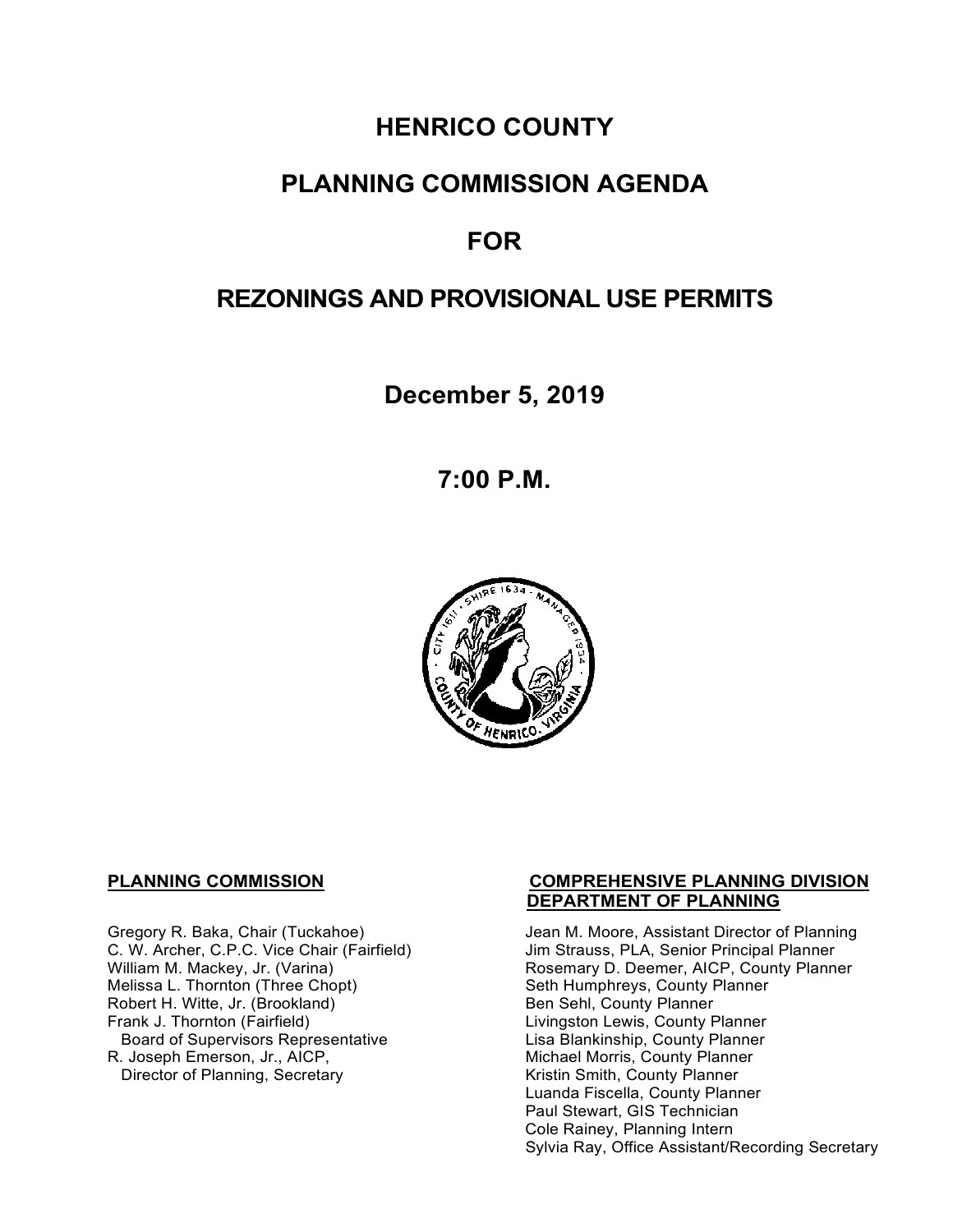## **PLANNING COMMISSION REZONING MEETING FINAL AGENDA DECEMBER 5, 2019**

**BEGINNING AT 7:00 P.M.**

**WELCOME:**

**PLEDGE OF ALLEGIANCE:**

**RECOGNITION OF NEWS MEDIA:**

**CALL TO ORDER:**

**REQUESTS FOR WITHDRAWALS AND DEFERRALS: (1); (0)**

**REQUESTS FOR EXPEDITED ITEMS: (0)**

**CASES TO BE HEARD: (0)**

### **BROOKLAND:**

## *(Deferred from the November 14, 2019 Meeting)*

**REZ2019-00034 P. Craig Patterson for Woda Cooper Companies, Inc.:** Request to conditionally rezone from M-1 Light Industrial District and M-2 General Industrial District to R-6C General Residence District (Conditional) Parcels 775-738-7694 and 775-738- 8759 containing 5.293 acres located at the terminus of Orville Road. The applicant proposes a multifamily development. The use will be controlled by zoning ordinance regulations. The 2026 Comprehensive Plan recommends Heavy Industrial and Environmental Protection Area. The site is located in the Westwood Redevelopment Overlay District. **Staff – Ben Sehl (Withdrawn by the Applicant) Withdrawn** 

#### **VARINA:**

None.

**FAIRFIELD:** None.

**THREE CHOPT:**  None.

**TUCKAHOE:** None.

**December 6, 2019**